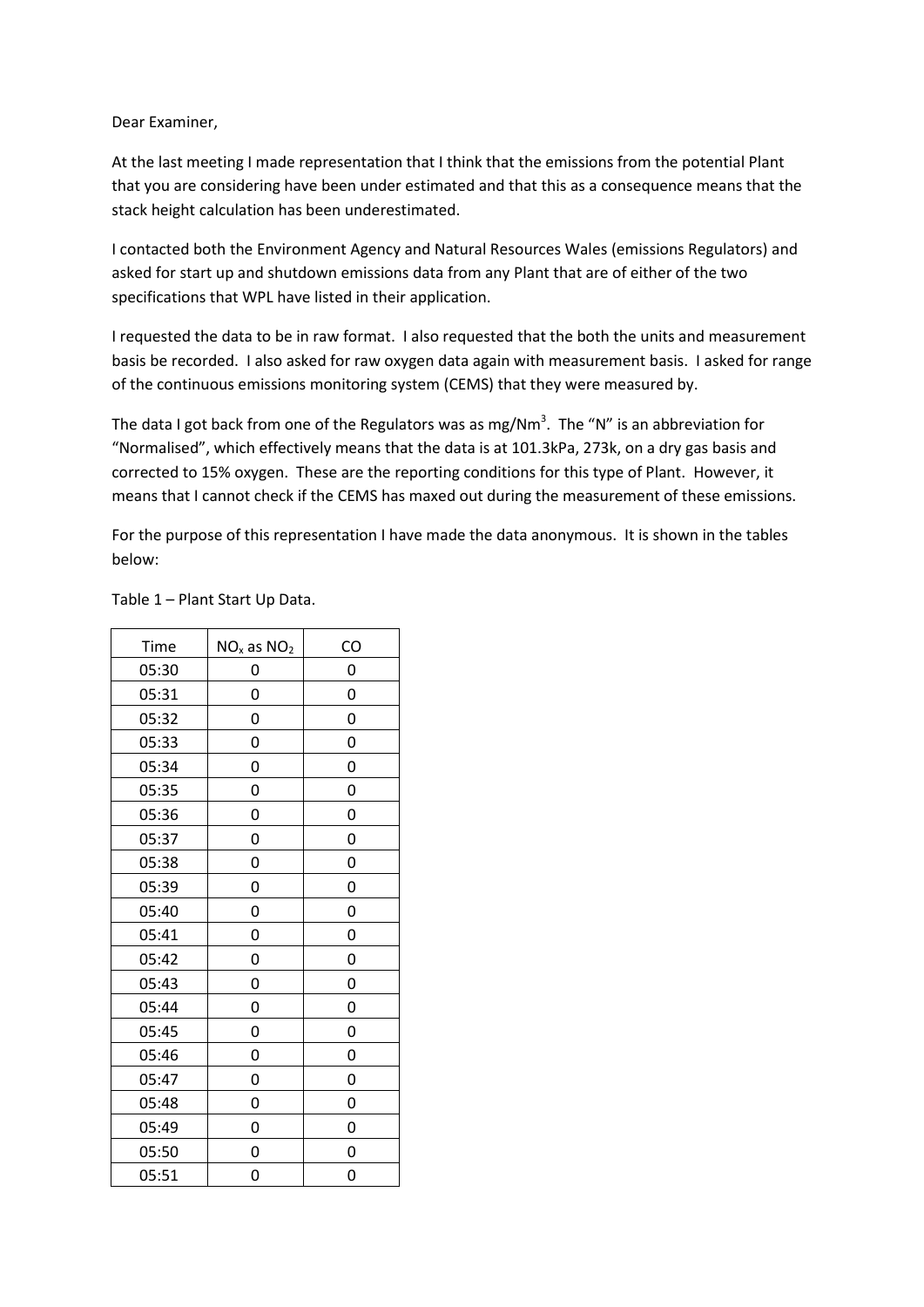| 05:52 | 0     | 0      |
|-------|-------|--------|
| 05:53 | 0     | 0      |
| 05:54 | 0     | 0      |
| 05:55 | 0     | 0      |
| 05:56 | 0     | 99.9   |
| 05:57 | 16.5  | 2130.4 |
| 05:58 | 33.1  | 2401.5 |
| 05:59 | 59.2  | 2555.9 |
| 06:00 | 96.9  | 2762.2 |
| 06:01 | 121.1 | 3468.9 |
| 06:02 | 123.3 | 3449.1 |
| 06:03 | 128.4 | 3408.7 |
| 06:04 | 128.1 | 3366.6 |
| 06:05 | 127.3 | 3337.1 |
| 06:06 | 132.9 | 3360.7 |
| 06:07 | 134.8 | 3106.4 |
| 06:08 | 136.8 | 3610.6 |
| 06:09 | 117.8 | 2684.5 |
| 06:10 | 102.2 | 908.3  |
| 06:11 | 111.1 | 149.7  |
| 06:12 | 138.9 | 32.6   |
| 06:13 | 148.9 | 7.8    |
| 06:14 | 92.2  | 2.1    |
| 06:15 | 57.9  | 0.3    |
| 06:16 | 61.4  | 0      |
| 06:17 | 57.2  | 0      |
| 06:18 | 56.9  | 0      |
| 06:19 | 60.9  | 0      |
| 06:20 | 63.7  | 0      |
| 06:21 | 64.4  | 0      |
| 06:22 | 64.6  | 0      |
| 06:23 | 64.3  | 0      |
| 06:24 | 63.5  | 0      |
| 06:25 | 62.8  | 0      |
| 06:26 | 62.2  | 0      |
| 06:27 | 61.5  | 0      |
| 06:28 | 60.9  | 0      |
| 06:29 | 62    | 0      |
| 06:30 | 61.2  | 0      |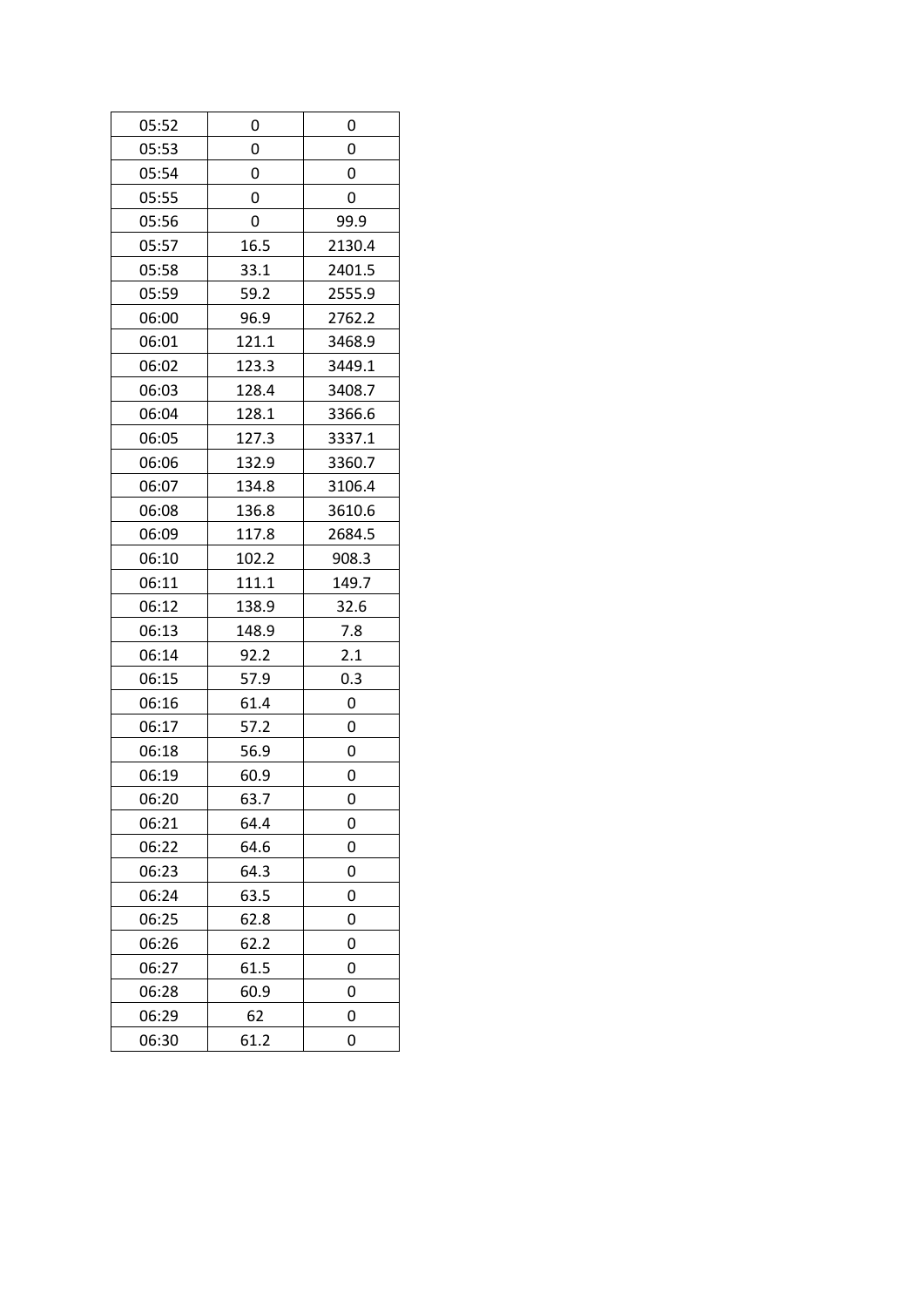| Time  | $NOx$ as $NO2$ | CO     |
|-------|----------------|--------|
| 20:00 | 55.6           | 0      |
| 20:01 | 55.9           | 0      |
| 20:02 | 57.5           | 0      |
| 20:03 | 57.8           | 0      |
| 20:04 | 57.3           | 0      |
| 20:05 | 56.8           | 0      |
| 20:06 | 56.4           | 0      |
| 20:07 | 55.9           | 0      |
| 20:08 | 55.4           | 0      |
| 20:09 | 55.1           | 0      |
| 20:10 | 54.8           | 0      |
| 20:11 | 54.6           | 0      |
| 20:12 | 54.3           | 0      |
| 20:13 | 54.1           | 0      |
| 20:14 | 55             | 0      |
| 20:15 | 55.6           | 0      |
| 20:16 | 54.8           | 0      |
| 20:17 | 53.8           | 0      |
| 20:18 | 53.5           | 0      |
| 20:19 | 56.9           | 0      |
| 20:20 | 56.3           | 0      |
| 20:21 | 54.4           | 0      |
| 20:22 | 56.8           | 0      |
| 20:23 | 57.9           | 0      |
| 20:24 | 59.8           | 2.3    |
| 20:25 | 88.4           | 23.2   |
| 20:26 | 134.7          | 94.2   |
| 20:27 | 113.4          | 561.2  |
| 20:28 | 112.2          | 2176.8 |
| 20:29 | 141            | 3758.8 |
| 20:30 | 192.7          | 3301.1 |
| 20:31 | 210.2          | 3588.8 |
| 20:32 | 215.2          | 3728.6 |
| 20:33 | 202.8          | 3456.2 |
| 20:34 | 177.2          | 3333.2 |
| 20:35 | 174.3          | 3347.3 |
| 20:36 | 175            | 3364.7 |
| 20:37 | 177.5          | 3389.6 |
| 20:38 | 165.2          | 2831.1 |
| 20:39 | 44.5           | 228.7  |
| 20:40 | 0              | 16.1   |
| 20:41 | 0              | 3.8    |

Table 2 – Plant Shutdown Data.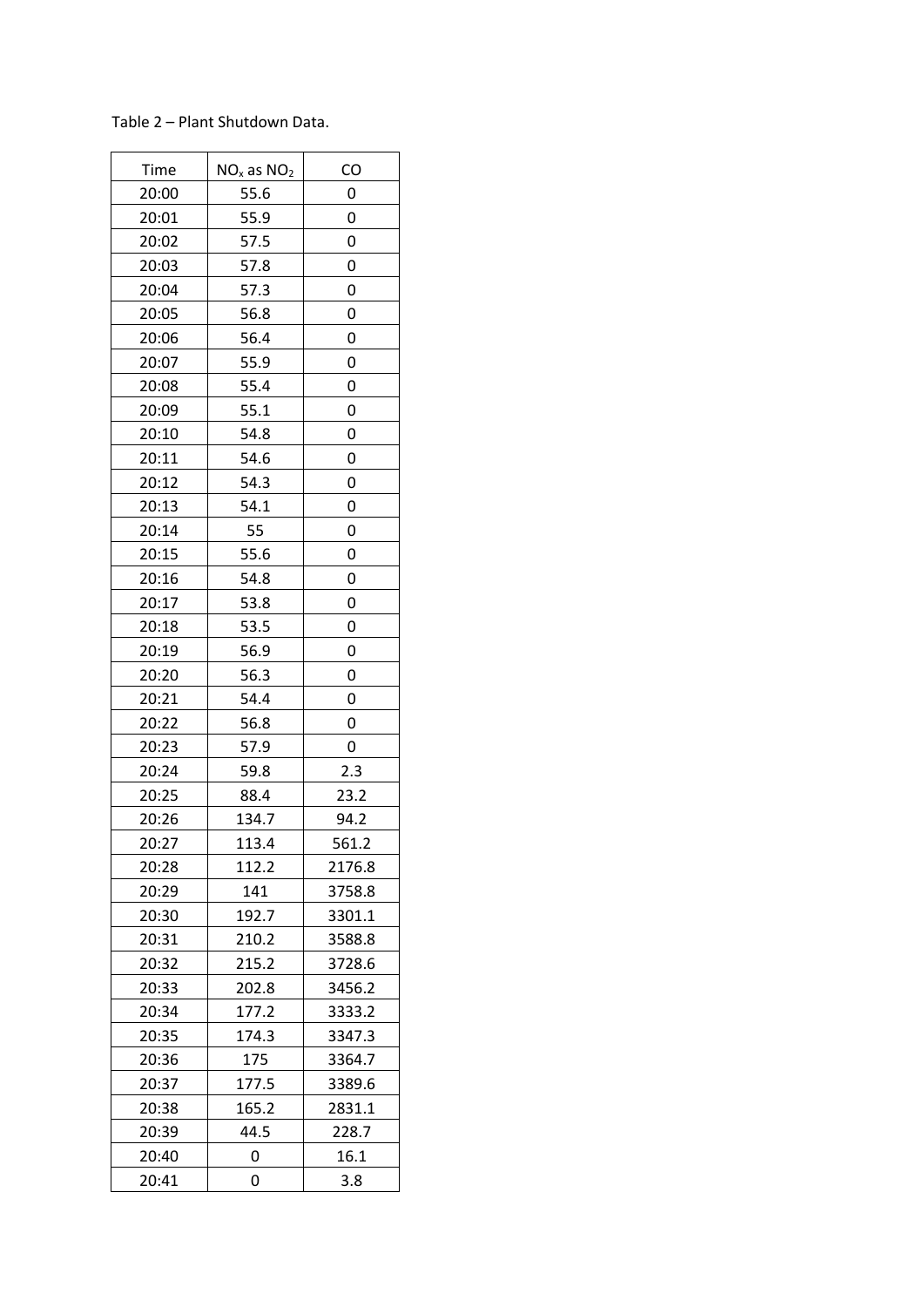| 0   | 0.6          |
|-----|--------------|
| 0   | 0            |
| 0   | 0            |
| 0   | 0            |
| 0   | 0            |
| 0   | 0            |
| 3.4 | 0            |
| 4.4 | 0            |
| 0   | 0            |
| 0   | 0            |
| 2.4 | 0            |
| 2.7 | 0.2          |
| 2.8 | $\mathbf{1}$ |
| 3   | 1.8          |
| 3.2 | 2.6          |
| 3.4 | 3.4          |
| 3.5 | 6            |
| 3.7 | 10.1         |
| 3.9 | 11.2         |
|     |              |

The limit for emissions from these type of Plant for NO<sub>x</sub> are 50mg/Nm<sup>3</sup> and for CO are 100mg/Nm<sup>3</sup>.

I have graphed the data below and included the limit for each compound.



Chart 1 – NOx Start Up Emissions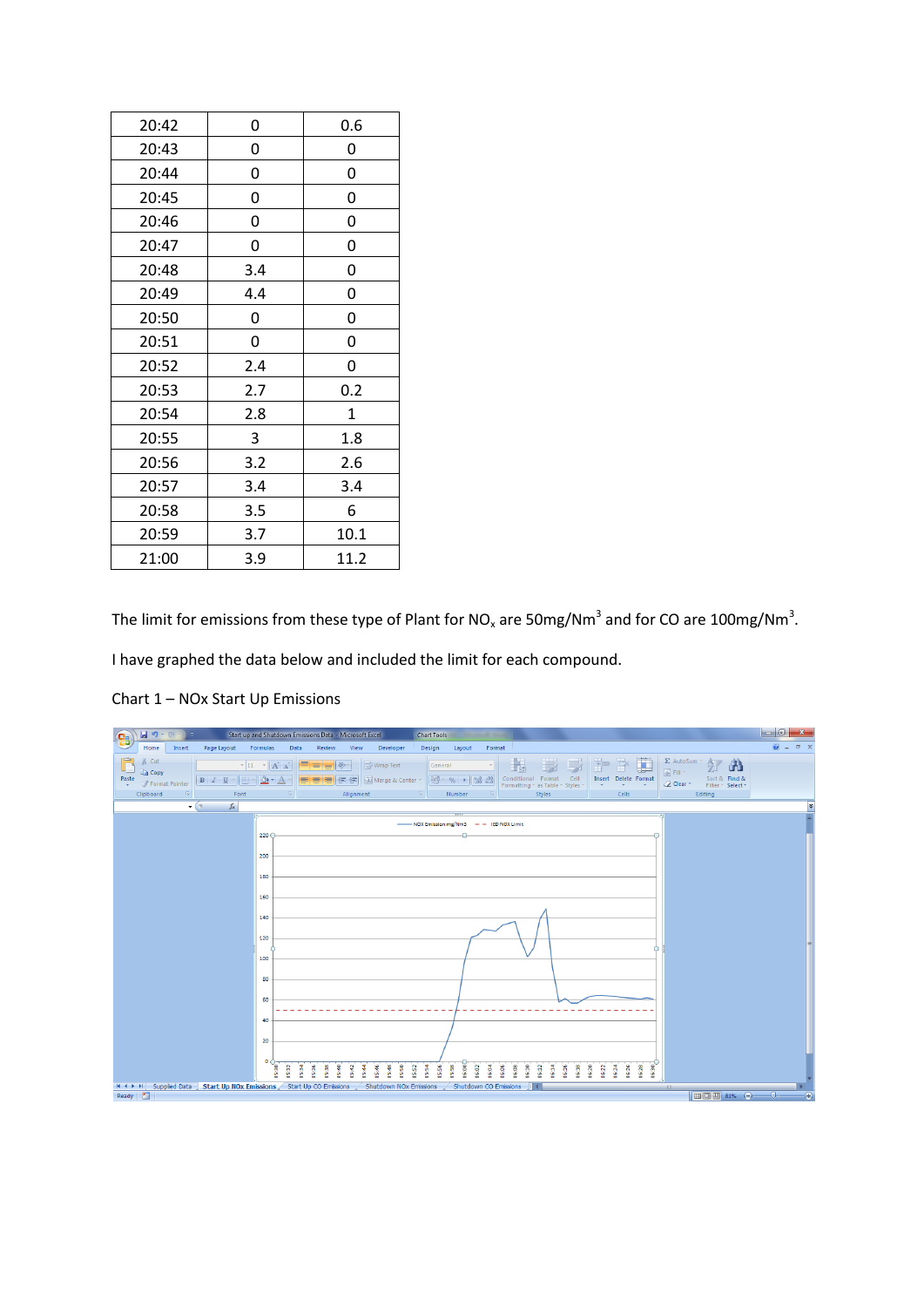## Chart 2 – CO Start Up Emissions



## Chart 3 – NOx Shutdown Emissions

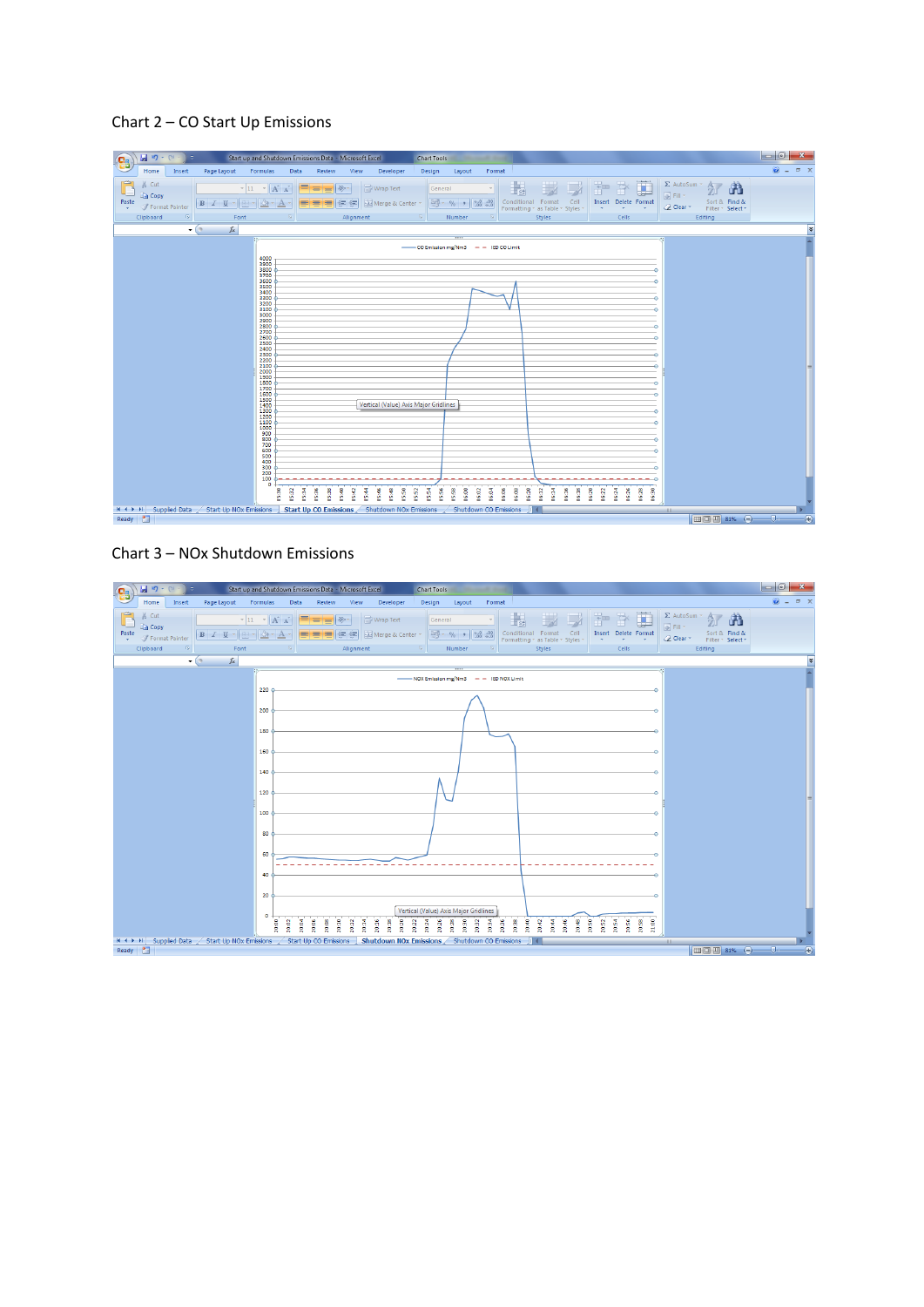## Chart 4 – CO Shutdown Emissions



You can clearly see that during both of these periods that both compounds exceed their respective emission limits, CO quite considerably.

You may also note that after the start up and prior to the shutdown periods the NOx emissions are constantly above the Plant limit.

You may remember that I told you in the last meeting that these type of Plant are legally allowed to remove the respective confidence interval (measurement uncertainty) prior to reporting their emissions to the Regulator. For NOx the C.I. is 20%, for CO the C.I. is 10%. Again due to not having the actual raw data, it is unclear if the C.I. has been removed, but given that the data is what has been reported to the Regulator, I have assumed that the C.I. has been removed.

However, I would argue that measurement uncertainty is a double edged sword and it is entirely feasible that the measured value for NOx could easily be under estimated by a further 20%.

The maximum value for NOx in the start up data is 148.9mg/Nm<sup>3</sup>. However it is feasible that this value once the C.I. has been returned then it is 186.1mg/Nm<sup>3</sup>. However, if this value with the C.I. returned was under estimated by 20%, for reasons previously explained, then this maximum value could conceivably be 232.6mg/Nm<sup>3</sup>.

The maximum value in the CO start up period is  $3610$ mg/Nm<sup>3</sup>. When both 10% reductions have been returned, then this value is 4455mg/Nm<sup>3</sup>.

The maximum value for NOx during the shutdown period is 215.2mg/Nm<sup>3</sup>. When both 20% are returned to this figure, then it becomes  $336.2 \text{mg}/\text{Nm}^3$ .

It should be noted that the emission limit is actually only applied to hourly averages, and only when the Plant is operating at between 70 to 100% of load.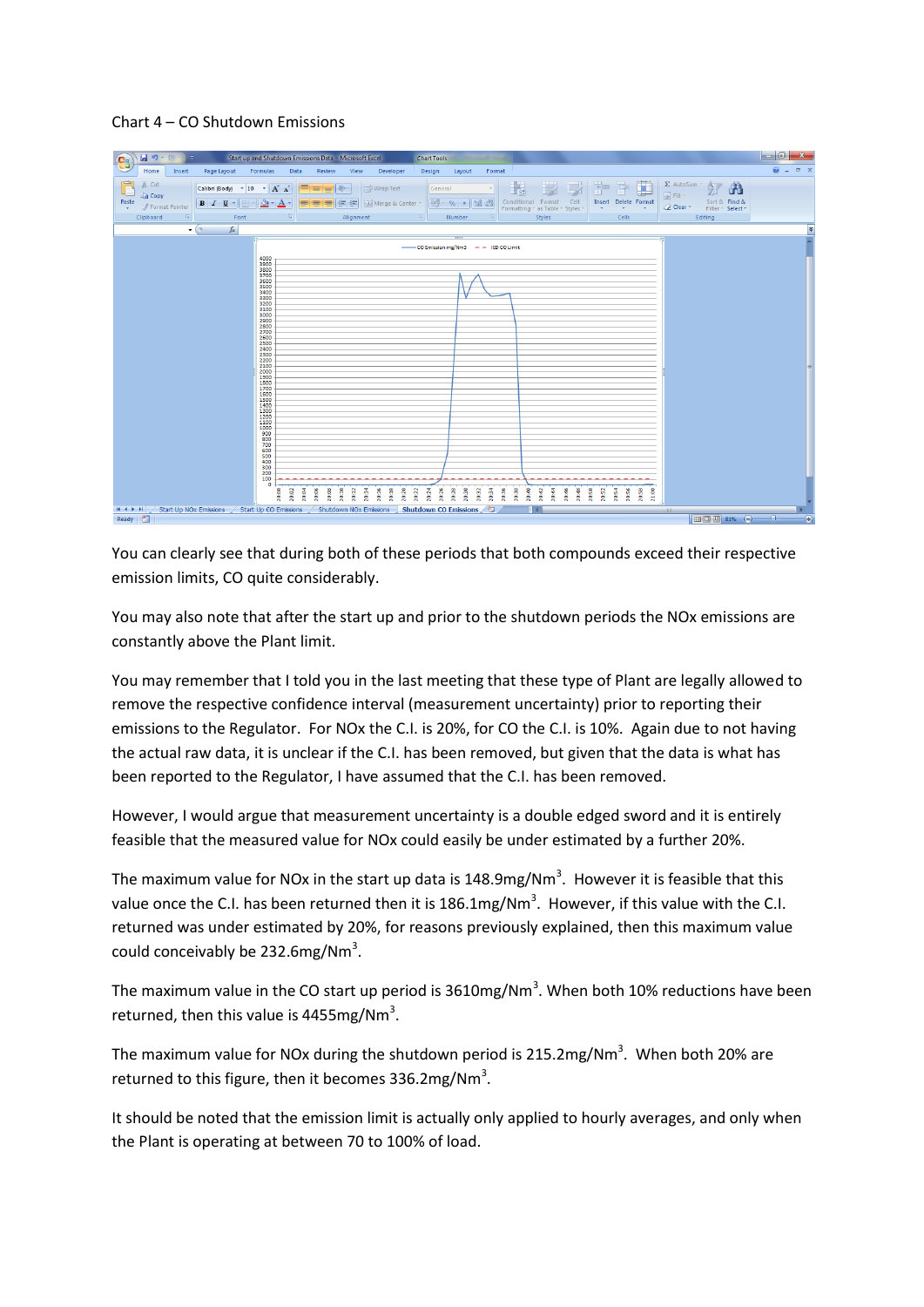There isn't a scientific reason for the load status, nor the hourly averaging period. The load status is purely to exclude the start up and shutdown emissions from being reported. Traditionally the main reason for excluding start up and shutdown emissions is that it was always argued that they are periods of "abnormal" operation.

Traditionally Power Plant were Base Load Plant, i.e. operational for 24 hours a day, 7 days a week and on for months at a time, and so it was acceptable to exclude 15 minutes or so of high emissions at the start and end of a period of 6 to 9 months continuous operation. However, in today's changing energy market it is known that this type of Plant will only be operational for short periods during each day.

In the winter time is entirely feasible that this type of Plant could be starting up around 05:30 to be on grid for 06:00, off grid by 09:00, start up again around 16:00 and be off grid by 20:00. In other words only be generating during both peak demand periods in any given day.

I would then argue that the start up and shutdown periods become normal operation periods as they are a daily occurrence.

I note that the application considers 2 Plant into a single emission source and so depending upon demand from the grid / nomination by the supplier, then it is not necessarily so that both Plant will start up at the same time and so we could easily see 4 peaks in a single day, or an extended start up and shutdown period if the load has to change.

I would therefore argue that the stack height calculation has been seriously underestimated as the NOx has been input into the calculation at a level of 100mg/Nm<sup>3</sup> and so too has the CO. If the higher figures are put into the stack height calculation then I wouldn't be surprised to see the calculated stack height to rise beyond 60 and even get close to 70m. This I would suggest is beyond the current Rochdale Envelope.

I note that during one of the earlier meetings at Redwither Tower that one of my neighbours made the comment that "you guys live and breathe this process, we simply live and breathe what you leave us with".

Once the higher stack height calculation has been evaluated, then I would like to know if this brings other emission sources on the Industrial Estate into the calculation? Namely any NOx emission sources that other Part A Processes such as Kellogg's and Tradebe may have. Furthermore, does this potential emission source affect the dispersion of those existing stacks?

I note that this week that Environmental Lawyers, Client Earth have successfully brought the UK Government to task over the Public Health Crisis in air pollution. It is my understanding that it mainly centred around NOx levels. Perhaps this is a further battle that they may be interested in?

If I'm honest, I think, based on my experience of UK emission testing, that the CO emissions data supplied is on the tame side. I regularly see start emissions top 6000mg/Nm<sup>3</sup>, but as previously explained I cannot prove this as I don't own any data that I may have gathered.

You may remember that I said that I would ask for this potential Plant's start up and shutdown emissions and reportable data be made public. I would like to re-iterate my request that the CEMS